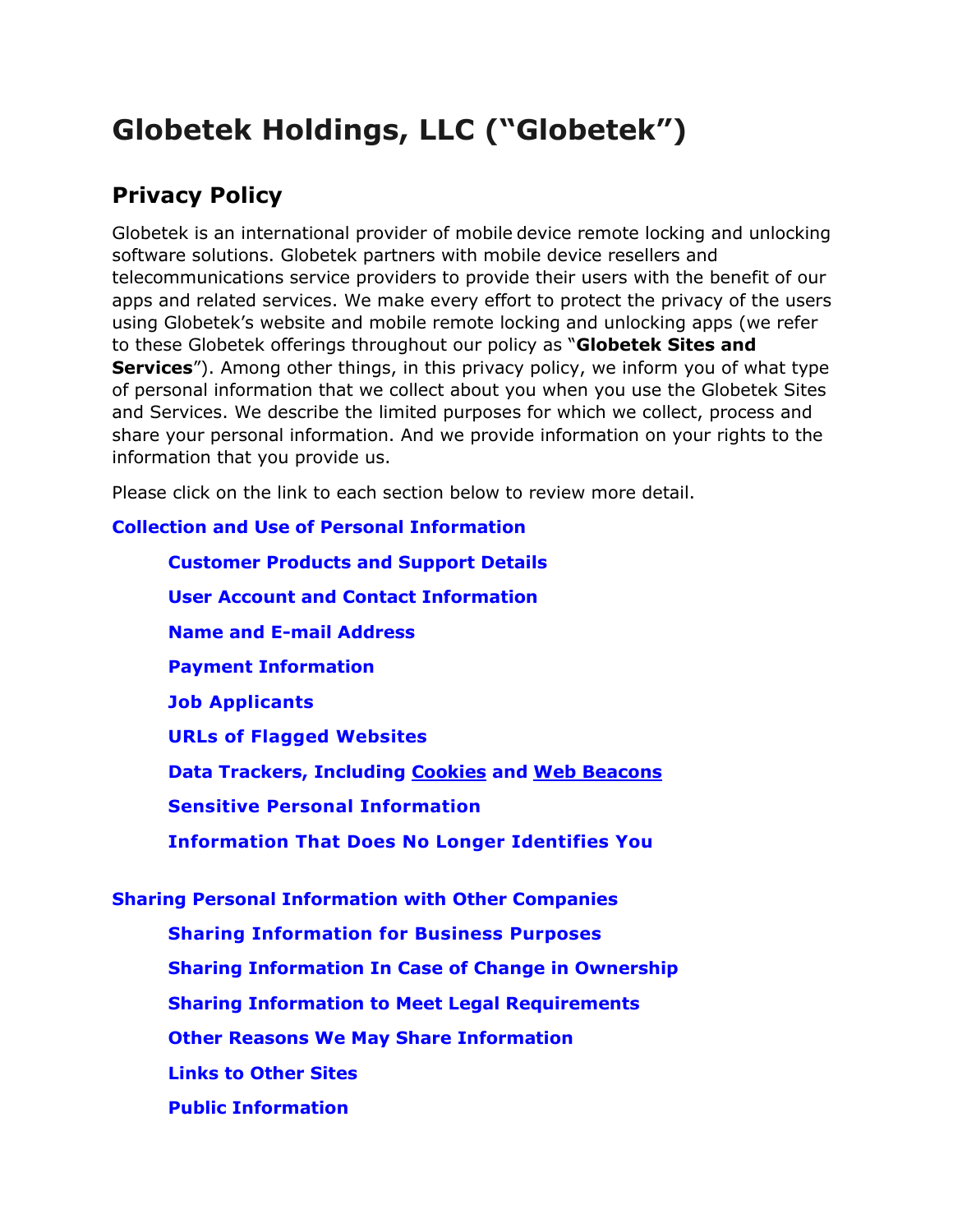**Information Collected By Third Party Web Search Providers Security of Personal Information How Long We Maintain Your Personal Information Transfers of Personal Information To Different Countries Your Ability to Access and Control Your Data Contact Information Miscellaneous Provisions for U.S. Law Amendments of this Privacy Policy**

### **Collection and Use of Personal Information**

Globetek may request that you provide certain information to engage in activities through the Globetek Sites and Services. We do not collect any personally identifiable information (information that can alone, or together with other data in our possession, identify an individual user) without your consent. We can only collect personally identifiable information if you specifically provide us with consent to do so. We collect only the information to carry out the services that you have requested us to provide and to help improve our products and services. We provide more detail below on what personal information we collect and why.

### • **Name and E-mail Address:**

If you contact us through any of our Globetek Sites and Services, Globetek will ask you to provide:

- o Your name and
- o Your e-mail address.

We will use the personal information that you provide us so that we can fulfill your request.

### • **Job Applicants:**

If you apply for a job with Globetek, we will ask you to provide us some basic information, including your name, email address and phone number. Additional information that you provide us is voluntary. We will not ask you and we will not collect from you sensitive information such as about your religion, health, sexual orientation, or political affiliation. And the information that you provide us will be used to communicate with you, manage our hiring process, and to comply with laws and regulations. If you are later hired, the information may be used for employment and corporate management purposes.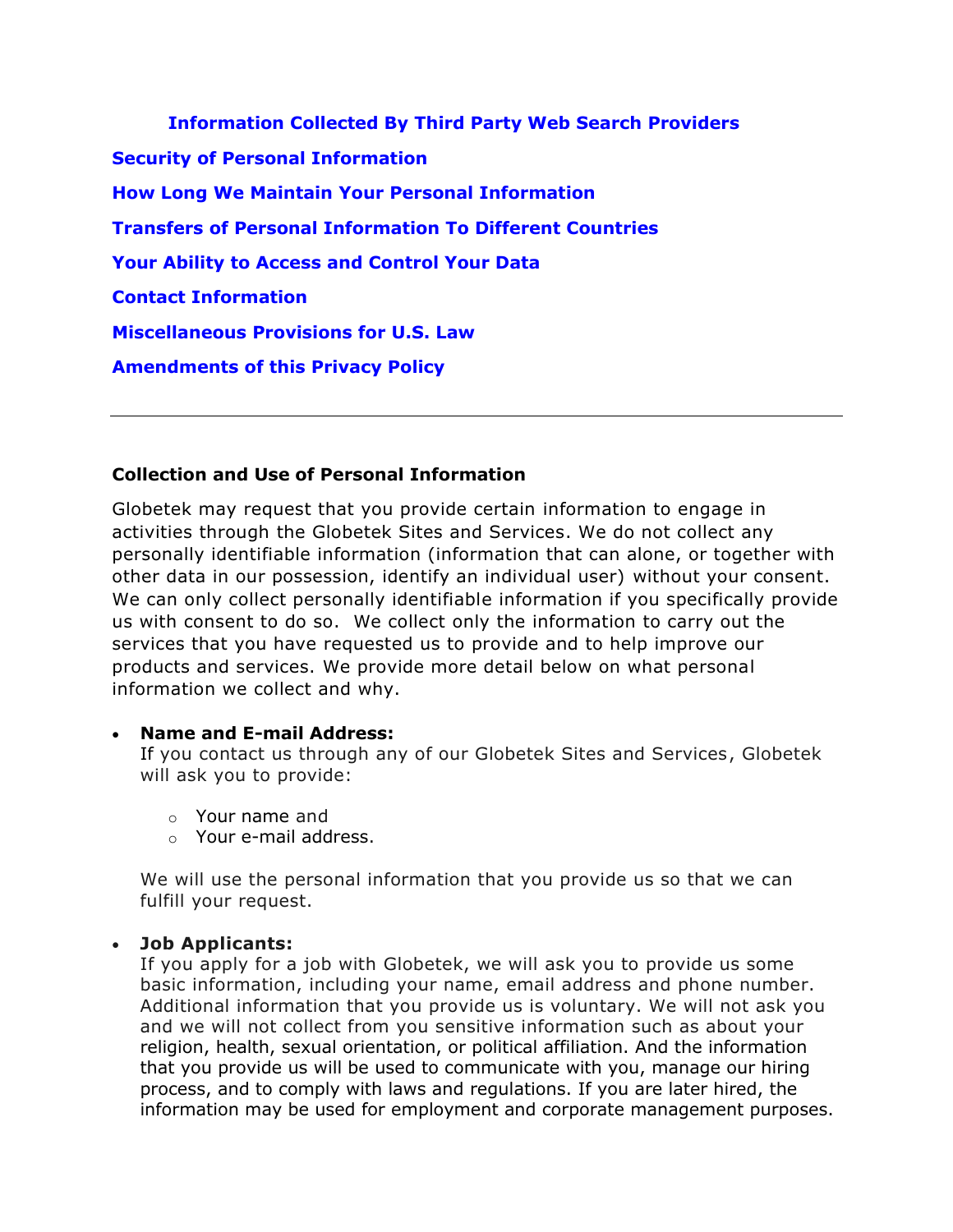#### • **Data Trackers, Including [Cookies](https://en.wikipedia.org/wiki/HTTP_cookie) and [Web Beacons](https://en.wikipedia.org/wiki/Web_beacon)**:

"Cookies" are minor text files that are placed in your device's browser and store your preferences.

#### o **Globetek Cookies:**

Globetek uses cookies to understand how the Globetek Sites and Services are being used and to improve the Globetek Sites and Services content and offerings.

Cookies do not provide Globetek with any personally identifiable information, however, if you provide Globetek with personally identifiable information through the Globetek Sites and Services or elsewhere, that information may be linked to the data stored in the cookie.

Globetek may use cookies to personalize your experience at the Globetek Sites and Services (e.g., to recognize you by name when you return to our site).

You may refuse our use of cookies by selecting the appropriate settings on your browser. Please note however, that if you refuse cookies, you may not be able to take advantage of all activities at the Globetek Sites and Services and/or otherwise use the full functionality of the Globetek Sites and Services.

#### o **Third Party Cookies:**

Globetek may use Google Analytics, a web analytics service provided by Google, Inc. that uses cookies to analyze how our users use the Globetek Sites and Services. The information generated by these cookies about your use of the website (including your IP address-a numerical label assigned to each device connected to a computer network that uses the Internet Protocol for communication) will be transmitted to and stored by Google on servers in the United States according to Google's privacy policy, which is subject to revision. Google may also transfer this information to third parties when required to do so by law, or where such third parties process the information on Google's behalf. Google has committed not associate your IP address with any other data held by Google. For more information about Google's privacy policy click [here.](https://www.google.com/policies/privacy/partners/)

### • **Sensitive Personal Information:**

Globetek does not collect any sensitive personal information through the Globetek Sites and Services. Please note as well that some of Globetek's partners and service providers may collect such personally identifiable information in connection with activities that are initiated by you through the use of Globetek Sites and Services. For more information about our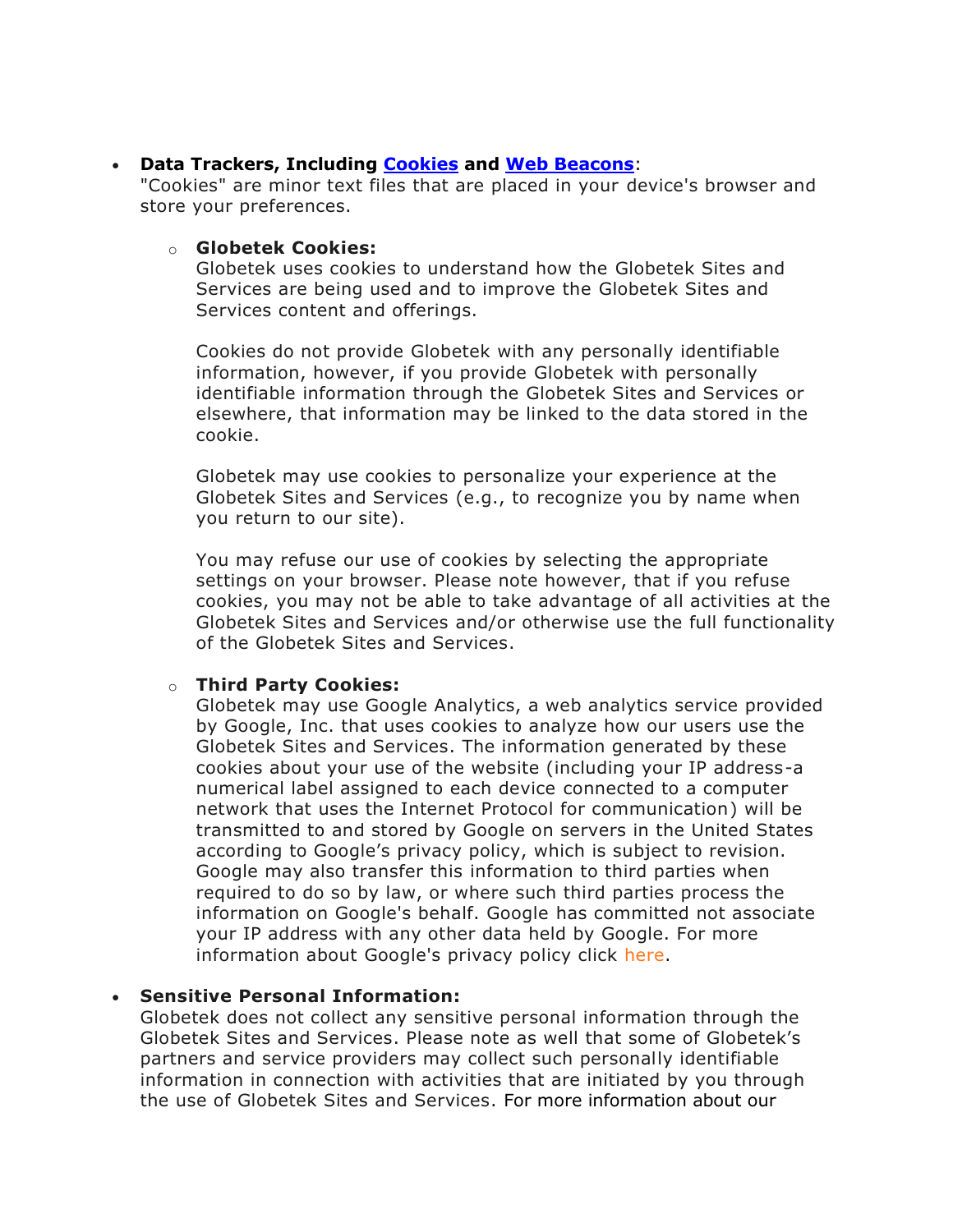service providers and partners with whom we may share information, please see our section below on "Sharing Personal Information With Other Companies."

#### • **Information That Does Not Identify You:**

Through some of the Globetek Sites and Services and products, we collect certain data to improve our Sites and offerings, including for research and analysis purposes. We make sure, however, that the data we collect keeps you anonymous and cannot be used to identify you. Globetek may share with third parties aggregate statistical information, i.e. information that does not identify you as an individual, but refers to certain Globetek users as a whole or as a group. Examples of such aggregate statistical information include the number of users that downloaded a specific product or number of users that clicked on a particular advertisement; whether the Globetek remote lock and unlock app and software has been installed; the make and model of your mobile device; which operating system and browser you are using; where the device is located; your device IMEI number; and license specific information relating to the Globetek app and software from your device, whenever an automatic download of software updates is made.

### **Sharing Personal Information with Other Companies**

### • **Sharing Information for Business Purposes:**

From time to time, Globetek needs to share some of your information, including if you provided us with personally identifiable information, with our partners who are our customers and who are the entities which provide you with your mobile device and mobile device services, as well as our service providers and other companies that help us to run our business. The information we provide them is limited. We share with them only what they need to perform the services they carry out for us. And they are required by agreement to keep any and all personally identifiable information we provide them strictly confidential. These service providers have no rights whatsoever to use any information we provide them in any way other than for the purpose for which send it to them. Further, the Globetek service providers are required to meet both legal and industry standards to ensure that your data is protected.

These other companies include:

- $\circ$  Partner mobile device service providers in respect of which you use the Globetek Sites and Services;
- $\circ$  Hosting service providers that help us run the Globetek Sites and Services;
- $\circ$  Customer support service providers that help us handle your support requests; and
- $\circ$  Marketing services providers that help us with our e-mail marketing campaigns, newsletters, press releases and/or special offers.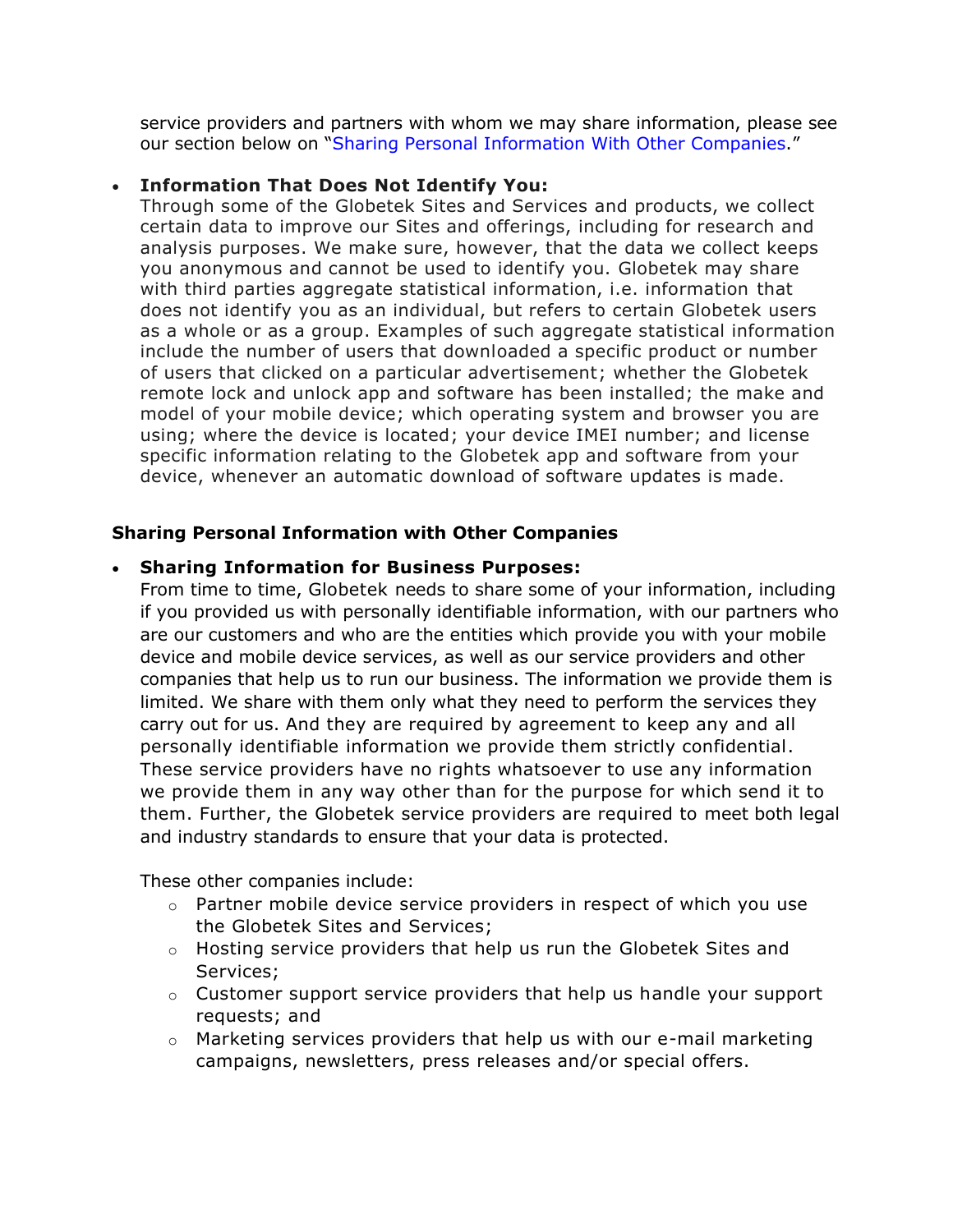# • **Sharing Information in Case of Change in Ownership:**

Globetek may need to share your information should there be a change in our company ownership.

- $\circ$  In the event that we sell Globetek or the Globetek Sites and Services, we may disclose your personal information to the prospective seller or buyer of such business or assets; and
- $\circ$  If Globetek or substantially all of our assets are acquired by a third party, your personally identifiable information, if any, held by Globetek will be transferred. This includes a merger, acquisition, sale, bankruptcy, insolvency, reorganization, receivership, assignment for the benefit of creditors, or the application of laws or equitable principles affecting creditors' rights generally, or other change of control.

# • **Sharing Information to Meet Legal Requirements:**

Globetek may be required by law to disclose or share your information. For instance,

- $\circ$  In order to comply with any legal obligation or legal request, such as a subpoena;
- $\circ$  In connection with required governmental filings or submissions;
- $\circ$  To investigate and respond to third-party claims or allegations; or
- $\circ$  In order to enforce or apply Globetek's terms of use or terms and conditions and other agreements.

# • **Other Reasons We May Share Information:**

- o **For fraud detection and prevention.** Globetek may need to disclose or share your personal information to protect the rights, property, or safety of the Globetek Sites and Services, our customers, or others. This includes exchanging information with other companies and organizations for the purposes of fraud protection and credit risk reduction.
- o **Statistical information.** Globetek may share with third parties aggregate statistical information. But this information does not identify you as an individual. It refers to certain Globetek users combined. Examples of such aggregate statistical information include the number of users that downloaded a specific product or number of users that clicked on a particular advertisement.
- o **With your consent.** We also may share information in other situations with your consent.

### • **Links to Other Sites:**

On the Globetek Sites and Services you may find various links to the web sites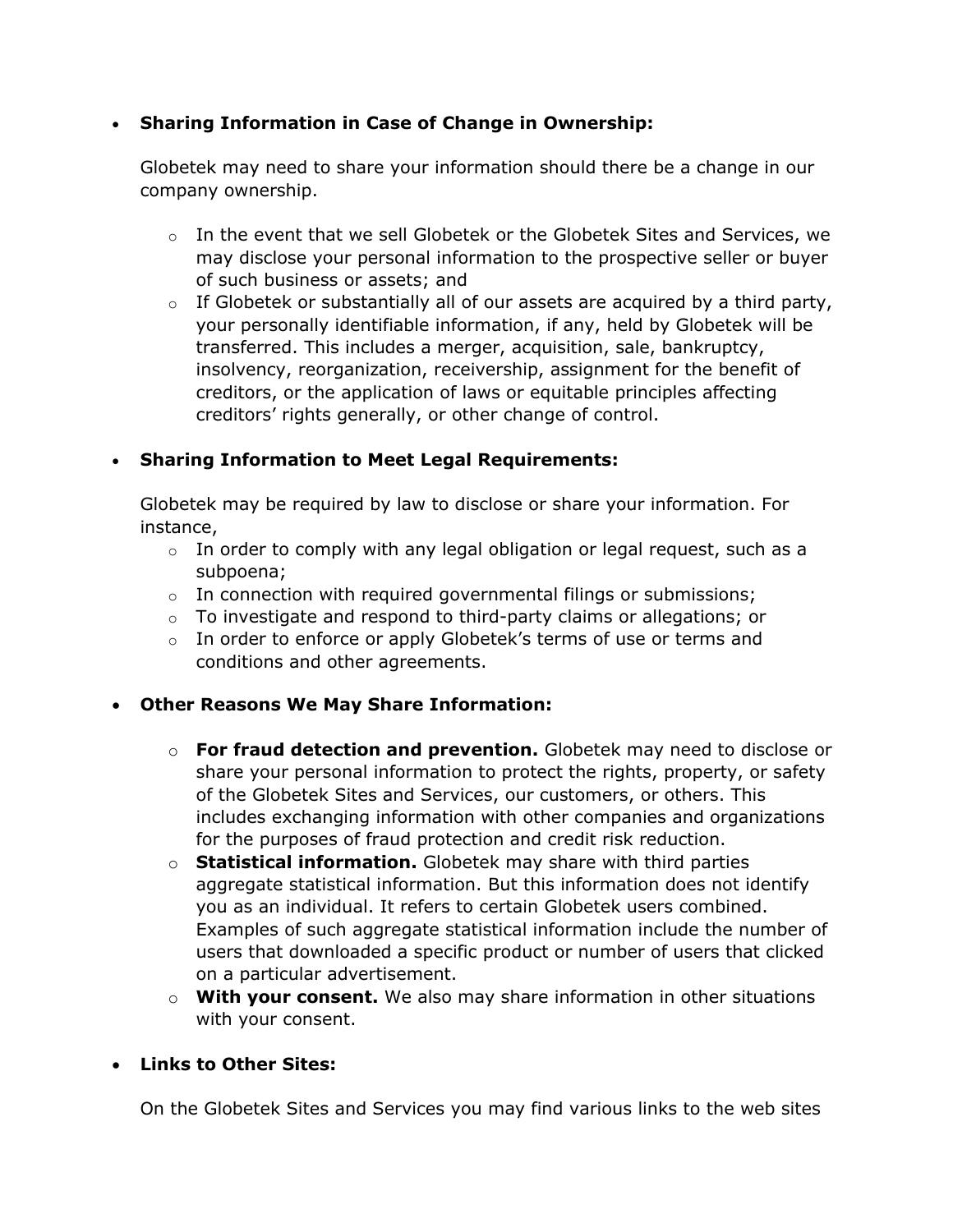of certain Globetek partners as well as offers for such partners' products and services that direct you to such partners' web sites. Globetek is not responsible for the content, business practices or operations of such web sites. Please note that these partners have their own privacy policies. If you link to our partners' websites from any of the Globetek Sites and Services, we encourage you to read their partners' privacy policies before you submit any personal information on their sites. The presence of a link to Globetek partners' websites does not constitute or imply Globetek's endorsement, recommendation, or sponsorship of the content, goods, or services available through, or contained on, such partners' websites.

# • **Public Information:**

Please note that any and all information, discussions, opinions, blogs, postings, ideas, feedback and other communications and materials of any kind that you post, upload, submit or otherwise make available within the various forums, centers and communities on the Globetek Sites and Services or elsewhere on the Globetek Sites and Services will be considered public information and will not in any way be treated as confidential information.

# • **Information Collected by Third Party Web Search Providers:**

The web search services offered on the Globetek web sites are provided by other companies: Microsoft. For information on their data collection, please visit their privacy statements. The Microsoft Bing privacy policy can be found at: [http://go.microsoft.com/fwlink/?LinkId=521839.](http://go.microsoft.com/fwlink/?LinkId=521839) Microsoft may update its policies from time to time.

### **Security of Personal Information**

We take appropriate technical, physical, administrative and managerial procedures, and employ security measures and safeguards to protect any personally identifiable information that is stored on our servers.

Unfortunately, the transmission of information via the Internet is not completely secure. Although we will do our best to protect your personal data, we cannot guarantee the security of your data; any transmission is at your own risk. Once we have received your information, we will use commercially reasonable and appropriate technical, physical, administrative and managerial procedures, security measures and safeguards to protect against the loss, misuse or alteration of information that we have collected from you at our site.

# **How Long We Maintain Your Personal Information**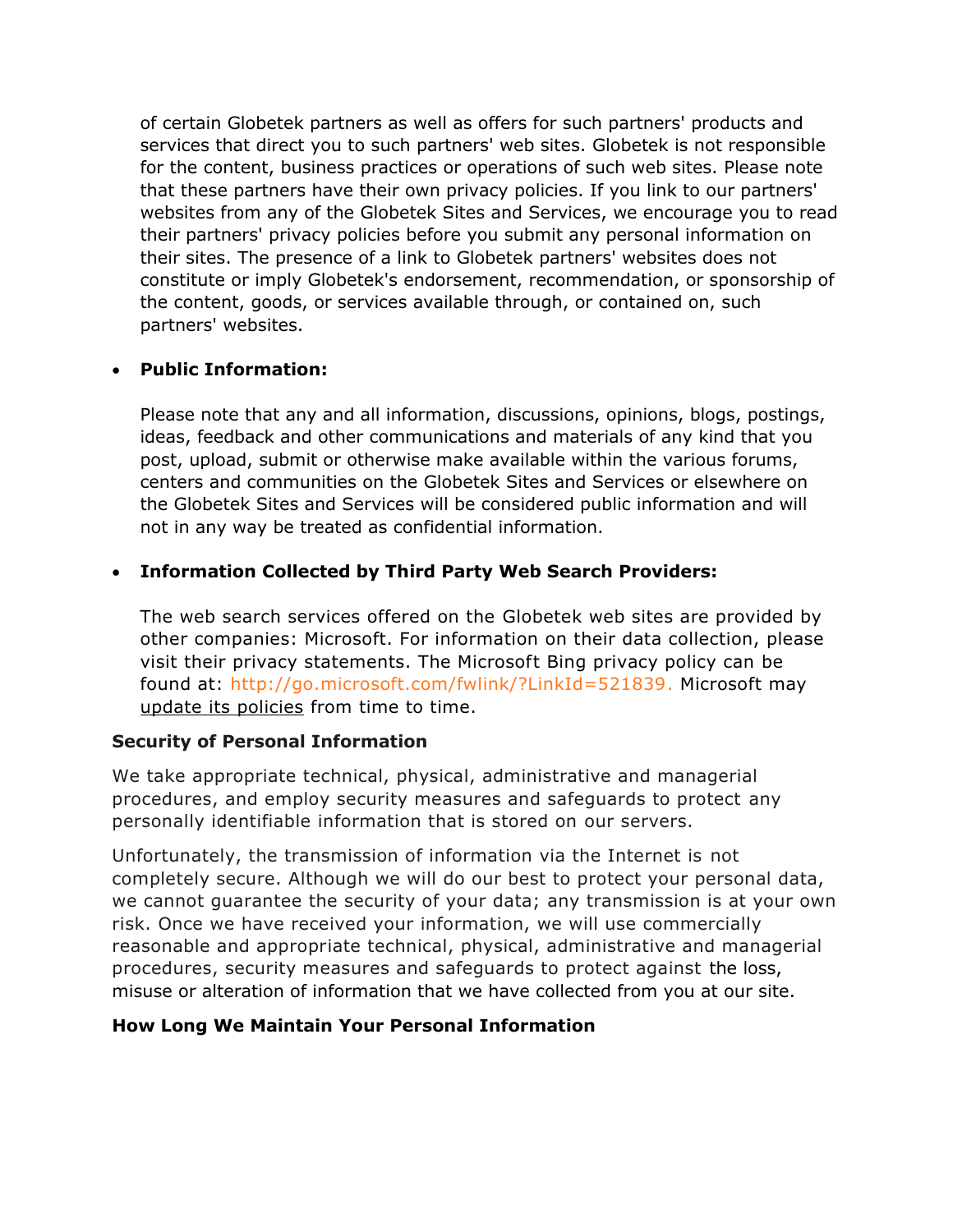Globetek will retain your personally identifiable information for as long as necessary to provide you with the services you have requested and as needed to comply with our legal obligations and enforce our agreements.

# **Transfers of Personal Information To Different Countries**

We primarily store information about our visitors, members, and customers in the United States of America. However, we may transfer your personally identifiable information across national borders to other countries in compliance with applicable laws.

# **Your Ability to Access and Control Your Data**

In order to keep your personally identifiable information accurate, you have certain rights to access and control your data under the law of some countries. This includes the right to:

- Access the personal information that you provide us and that we maintain;
- Correct, update or delete that personal information that we no longer have business reasons for retaining;
- Restrict processing while we review any concerns you may have over the accuracy of the personal information we maintain;
- Object to:
	- o Data processing based upon legitimate interests,
	- o Data processing for research or statistics,
	- o Direct marketing, and
	- o Decisions based exclusively on automated processing, such as profiling, so long as the decision does not impact our ability to enter or perform our contract services for you or is not based on your explicit consent;
- Withdraw your consent in instances where we must have your consent to contact you; and
- Transfer, or port, your personal information that you provided us in a structured, commonly used, machine-readable format.

If you wish to learn more about what personally identifiable information Globetek maintains and/or to which third parties such personally identifiable information has been provided, please contact us. Globetek will make reasonable efforts to respond to your request within one (1) month.

If you are an E.U. resident and you have a dispute about how we are handling your personal information, you have the right to complain to a supervisory authority to enforce your rights.

Please note that if you request that Globetek delete personally identifiable information relating to you, you may no longer be able to continue to pursue certain activities at the Globetek Sites and Services and/or to otherwise use the full functionality of the Globetek Sites and Services or any customer support.